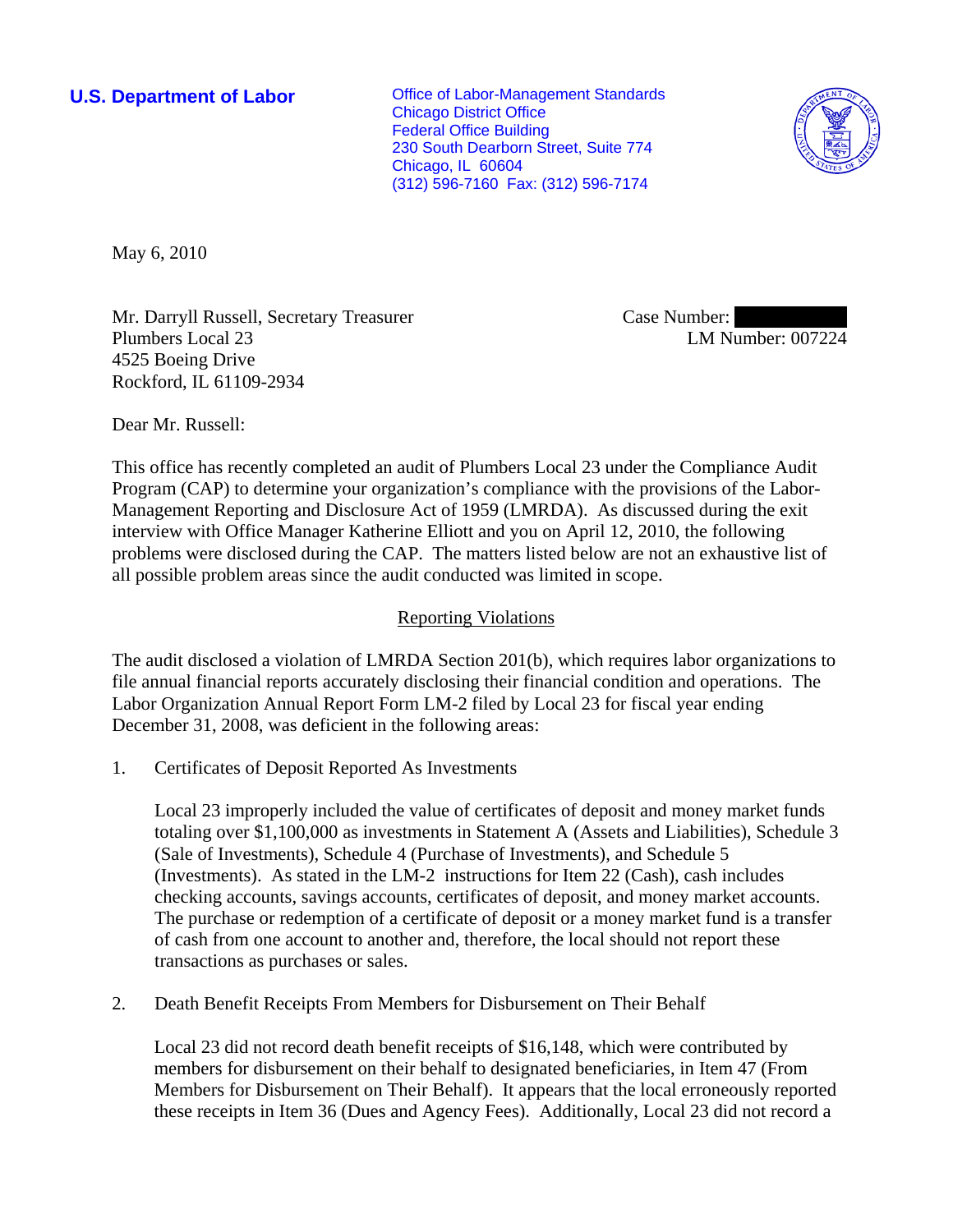liability in Schedule 10 (Other Liabilities) of \$5,648 for funds that were not disbursed at the end of the fiscal year.

The LM-2 instructions require that the union enter receipts from members in Item 47 that are designated for disbursement on their behalf. Any such funds not disbursed by the end of the reporting period are liabilities of the labor organization and must be reported in Schedule 10.

Local 23 must file an amended Form LM-2 for fiscal year ending December 31, 2008, to correct the deficient items discussed above. As the same deficient items occurred on Form LM-2 filed for fiscal year ending December 31, 2009, Local 23 will also need to file an amended 2009 Form LM-2. I explained to you the filing procedures and the availability of filing software on the OLMS website (www.olms.dol.gov). The amended Forms LM-2 must be electronically filed as soon as possible, but not later than June 15, 2010. Before filing, review the reports thoroughly to be sure they are complete and accurate, and properly signed with electronic signatures.

# Recordkeeping Violations

Title II of the LMRDA establishes certain reporting and recordkeeping requirements. Section 206 requires, among other things, that labor organizations maintain adequate records for at least five years by which each receipt and disbursement of funds, as well as all account balances, can be verified, explained, and clarified. As a general rule, labor organizations must maintain all records used or received in the course of union business.

For disbursements, this includes not only original bills, invoices, receipts, vouchers, and applicable resolutions, but also documentation showing the nature of the union business requiring the disbursement, the goods or services received, and the identity of the recipient(s) of the goods or services. In most instances, this documentation requirement can be satisfied with a sufficiently descriptive expense receipt or invoice. If an expense receipt is not sufficiently descriptive, a union officer or employee should write a note on it providing the additional information. For money it receives, the labor organization must keep at least one record showing the date, amount, purpose, and source of that money. The labor organization must also retain bank records for all accounts.

The audit of Local 23's 2009 records revealed the following recordkeeping violations:

1. Meal Expenses

Local 23's records of meal expenses did not always include written explanations of union business conducted or the names and titles of the persons incurring the restaurant charges. For example, the local failed to indicate the purpose and a list of attendees at a dinner in Las Vegas, NV on October 31, 2008 at Battista's Hole in the Wall that cost \$557.91. Union records of meal expenses must include written explanations of the union business conducted and the full names and titles of all persons who incurred the restaurant charges.